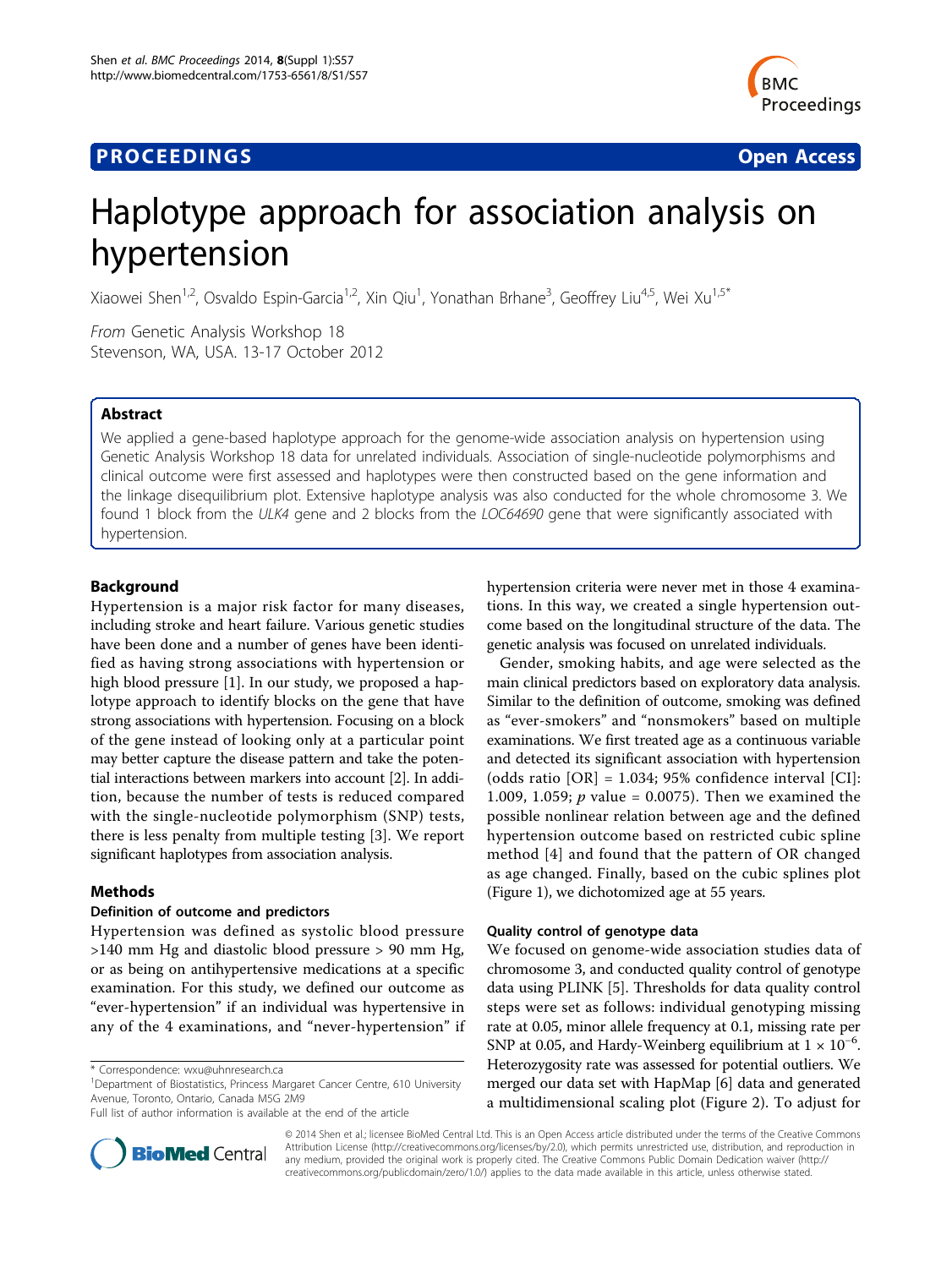<span id="page-1-0"></span>

population stratification effect, we used EIGENSTRAT [[7,8](#page-4-0)] to conduct principal components analysis to explicitly model ancestry differences between individuals and obtained a principal component for each subject.

# Preliminary analysis and gene-based haplotype construction

A logistic regression model was applied on association analysis for SNPs and the defined hypertension outcome with adjustment for covariates as well as principal component vectors obtained from the population stratification procedure. We first found some nominally significant SNPs ( $p < 5 \times 10^{-4}$ ) from this preliminary model, and then located the genes corresponding to such SNPs based on the annotation information (T. Nalpathamkalam et al., unpublished data, 2012). For each

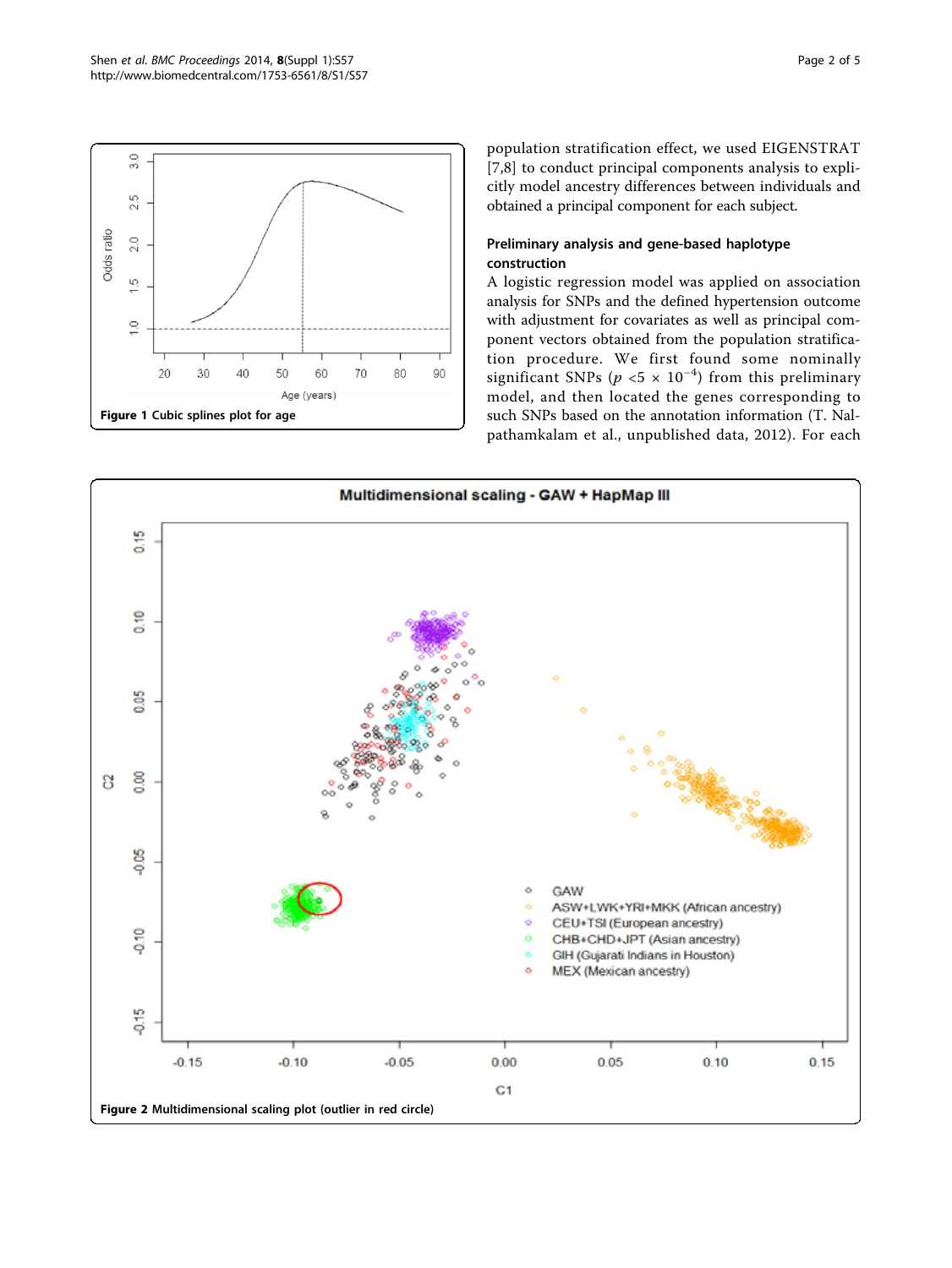gene, we defined the haplotype block based on a high linkage disequilibrium (LD) region containing the significant SNPs we found from the preliminary model. The blocks were defined by CI algorithm [[9\]](#page-4-0) as well as the 4-gamete rule algorithm [[10](#page-4-0)]. Then for each block, we estimated the haplotype frequencies and the probability of having each haplotype for all individuals. The estimations of the LD blocks and haplotype frequencies were applied using HAPLOVIEW [\[11\]](#page-4-0) and PHASE [\[12-14](#page-4-0)].

## Haplotype analysis

First, omnibus tests on haplotypes were performed for each block of interest. Similar to the preliminary association analysis, logistic regression models were used and then likelihood ratio tests were conducted to see if haplotypes should be included in the model:

$$
logit(P(Y_i = 1 | \overrightarrow{X_i})) = \beta_0 + \beta_1 X_{1i} + \beta_2 X_{2i} + \beta_3 X_{3i} + \beta_4 X_{4i} + \beta_5 X_{5i}
$$
 (1)

$$
logit\left(P(Y_i = 1 | \overrightarrow{X_i})\right) = \beta_0 + \beta_2 X_{2i} + \beta_3 X_{3i} + \beta_4 X_{4i} + \beta_5 X_{5i} \hspace{2mm}(2)
$$

where Y represents outcome  $(Y_i = 1$  if individual i is defined as "ever-hypertension"),  $X_I$  the design matrix representing haplotypes in a particular block,  $X_2$  age,  $X_3$ gender,  $X_4$  smoking habit, and  $X_5$  principal component. Difference of log-likelihood between model (2) and model (1) were calculated and a chi-square test was performed. The entries in the design matrix  $X_I$  were the inferred conditional probabilities of haplotypes given the genotype [[15\]](#page-4-0). Specifically, for haplotypes  $h_m$  and  $h_n$ , the conditional probability of the pair  $(h_{m}, h_{n})$  for the  $i^{\text{th}}$ individual with genotype  $G_i$  is:

$$
Pr(h_m, h_n | G_i) = \frac{Pr(G_i - h_m, h_n) p_{h_m} p_{h_n}}{\sum_{u,v} Pr(G_i - h_u, h_v) p_{h_u} p_{h_v}}
$$
(3)

where  $p_{hu}$  and  $p_{hv}$  denote haplotype frequencies estimated from PHASE. If the omnibus test was significant, which means at least 1 haplotype should be kept in the model, we then conducted haplotype-specific tests for each haplotype in the block and identified the specific haplotype strongly associated with the outcome.

#### Results

## Summary of phenotypes and genotypes

We started with 65,460 SNPs of 142 unrelated individuals. First, we checked missing rate per individual at the 0.05 level and dropped 9 individuals. Second, we excluded SNPs with a minor allele frequency less than 0.1, leaving 46,205 SNPs in the sample. Following that, we excluded SNPs with missing rate greater than 0.05, leaving 46,103 SNPs. Finally, we checked the Hardy-Weinberg equilibrium at  $1 \times 10^{-6}$  level, and all 46,103 SNPs passed the test. Heterozygosity rate was checked for all individuals and none were located outside ±3 SD from the mean heterozygosity rate. We then combined the cleaned data set with HapMap data on common SNPs and obtained the multidimensional scaling plot (see Figure [2\)](#page-1-0). One outlier was identified from family 9 (T2DG0901244), who probably belonged to an Asian population. After quality control, we excluded this individual from the samples and ended up with 42,727 SNPs and 132 individuals. For the 132 individuals left in our sample, 81 were classified as "ever-hypertension" and 51 as "never-hypertension." Table 1 summarizes the distributions of covariates.

# Preliminary association analysis and haplotype construction

The preliminary model had limited power to detect SNPs that strongly associated with hypertension after multiple testing was adjusted. We used QUANTO [\[16](#page-4-0)] to conduct power analysis. We needed 433 individuals to have an 80% power to detect the marginal effect of  $OR = 2.0$ . Table 2 lists the top 8 SNPs from the preliminary model. They were from 5 genes that may have potential associations with hypertension. Haplotypes were constructed on these genes based on results from the LD plot generated by HAPLOVIEW, and then sample haplotype frequencies were estimated.

## Table 1 Summary of phenotype data

| <b>Characteristics</b> |                 | Count (%)  |
|------------------------|-----------------|------------|
| Hypertension           | Fver            | 81 (61.4)  |
|                        | Never           | 51 (38.6)  |
| Gender                 | Male            | 57 (43.2)  |
|                        | Female          | 75 (56.8)  |
| Smoking                | Fver            | 32 (24.2)  |
|                        | Never           | 100 (75.8) |
| Age                    | $<$ 55 years    | 75 (56.8)  |
|                        | $\geq$ 55 years | 57 (43.2)  |

| Table 2 Significant SNPs from preliminary model and |  |  |
|-----------------------------------------------------|--|--|
| corresponding genes                                 |  |  |

| <b>SNP</b> | Gene           | OR (CI)               | p Value            |
|------------|----------------|-----------------------|--------------------|
| rs2700464  | <b>UI K4</b>   | $0.29$ $(0.15, 0.56)$ | $2 \times 10^{-4}$ |
| rs2470696  | CBI B          | $0.31$ (0.18, 0.55)   | $7 \times 10^{-5}$ |
| rs2953768  | $AI$ G112      | $0.18$ $(0.08, 0.39)$ | $2 \times 10^{-5}$ |
| rs6785346  | 10C64690       | 3.53 (1.87, 6.64)     | $9 \times 10^{-5}$ |
| rs9857853  | 10C64690       | 3.19 (1.74, 5.87)     | $2 \times 10^{-4}$ |
| rs9848025  | 10C64690       | 3.52 (1.86, 6.66)     | $1 \times 10^{-4}$ |
| rs2129379  | 10C64690       | 3.59 (1.77, 7.28)     | $4 \times 10^{-4}$ |
| rs16862964 | <b>IPP-AS2</b> | 4.95 (2.06, 11.89)    | $3 \times 10^{-4}$ |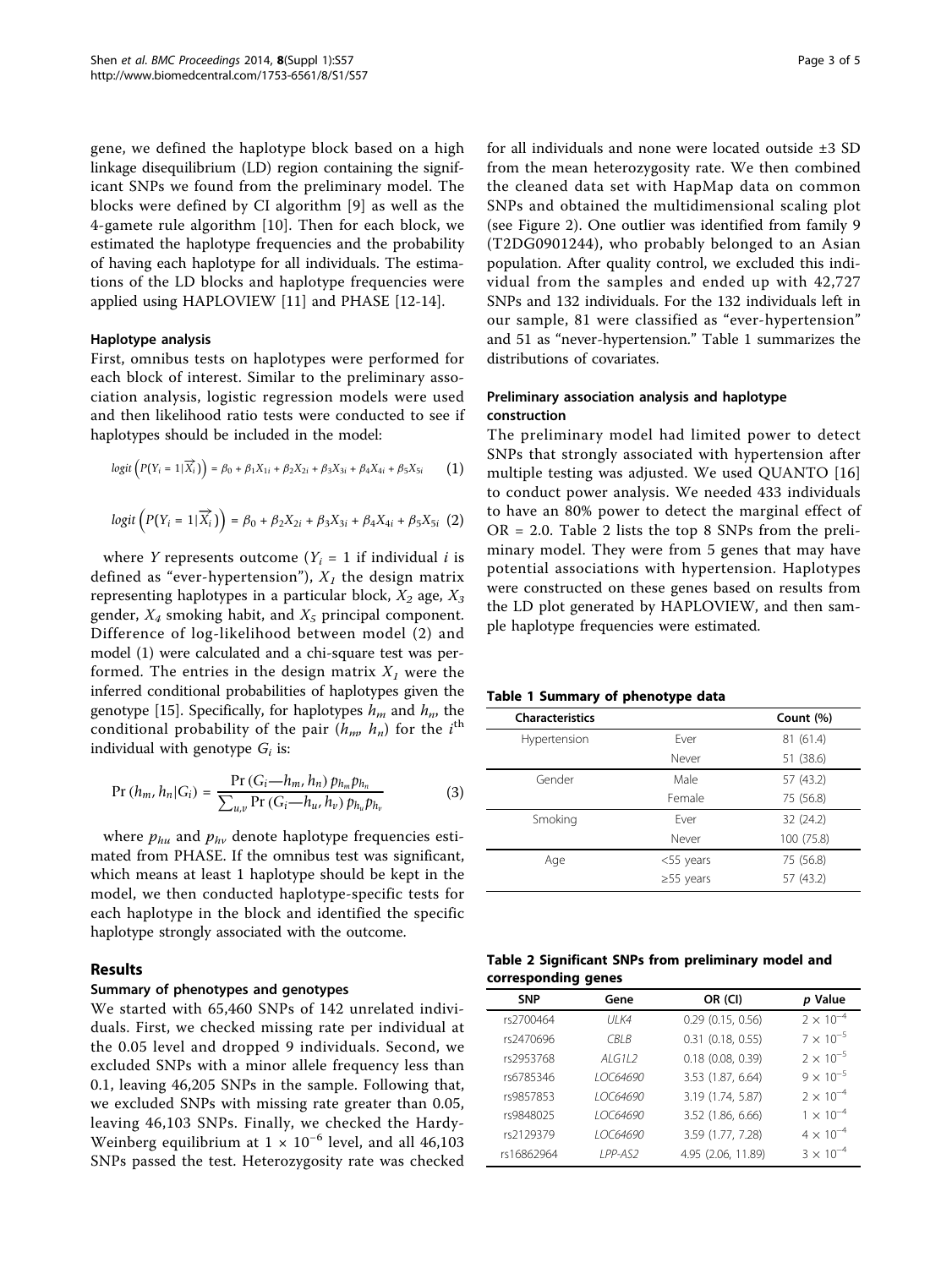| Gene (SNP)                      | Covariate | OR (CI)                 | p Value            | <b>Haplotype Frequency</b> |
|---------------------------------|-----------|-------------------------|--------------------|----------------------------|
| ULK4 (rs2700464)                | TAAC      | 2.7215 (1.3998, 5.2912) | 0.0032             | 0.3147                     |
|                                 | Age       | 2.7489 (1.2476, 6.0569) | 0.0121             |                            |
| LOC64690 (rs6785346, rs9857853) | CC        | 0.2430 (0.1202, 0.4913) | $1 \times 10^{-4}$ | 0.6170                     |
|                                 | Age       | 3.3028 (1.4293, 7.6320) | 0.0052             |                            |
| LOC64690 (rs9848025)            | GCGTG     | 3.8169 (1.7371, 8.3867) | $9 \times 10^{-4}$ | 0.2477                     |
|                                 | Age       | 3.6333 (1.5983, 8.2590) | 0.0021             |                            |

<span id="page-3-0"></span>Table 3 Significant haplotypes from model 1 in "Methods: Haplotype analysis" section

### Haplotype analysis

One haplotype from a candidate block of gene ULK4 had significant association with hypertension in the main effect model. Haplotypes from 2 blocks of gene LOC64690 were also significant in the main effect model. We took multiple testing into consideration and determined the significance threshold as 0.05/number of haplotypes being tested in the candidate block. Table 3 summarizes the results from the haplotype analysis. Age was significant in both models, but gender and smoking habit were not.

Adding the interactive effect of haplotype and age did not improve the model. Power analysis showed that for gene ULK4, we needed at least 258 individuals to have an 80% power to detect interaction effect with ratio of OR = 2.0, but only 92 individuals were required for the main effects model. For gene LOC64690, 514 individuals were required to gain 80% power for the interaction model (given ratio of  $OR = 2.0$ ), but only 100 individuals were required for the main effects model to achieve the same level of power.

We also conducted haplotype analysis on whole chromosome 3 in PLINK. In PLINK, haplotype blocks are estimated following the default procedure in HAPLO-VIEW and pairwise LD is calculated only for SNPs within 100 kilobases (kb). We tried the models with and without adjusted covariates. A total of 6389 haplotype blocks were constructed by using PLINK and no haplotype was significant in the omnibus test at Bonferroni corrected significance level of 0.05/6389  $\sim 8 \times 10^{-6}$ .

# Conclusions

Based on the results, we can see that the haplotype containing SNP rs2700464 on ULK4 is strongly associated with our defined hypertension outcome. Daniel et al [[17\]](#page-4-0) concluded that *ULK4* is associated with high blood pressure and, potentially, hypertension. We also detected that 2 haplotype blocks on LOC64690 had a strong relationship with hypertension. In addition, the interaction effect between age and haplotype was not significant in all models, but power analysis indicated that our sample size was too limited to detect interaction effect, but sufficient for the main effects model.

We focused only on unrelated individuals in our study, ignoring family structures. We may consider including the family structure in further research, and may try to model the complex relationship between family members. In addition, we ran the permutation test for haplotypes in the candidate blocks as well as on the whole chromosome 3. However, the population structure is not preserved for a logistic model when doing permutation tests. Therefore, the permutation  $p$  values may not be a good estimate of the asymptotic  $p$  values. We may consider using the biased urn method [[18\]](#page-4-0) to overcome this problem in further research.

#### Competing interests

The authors declare that they have no competing interests.

#### Authors' contributions

XS and WX designed the overall study. XS conducted statistical analyses and drafted the manuscript. OEG, XQ, YB, and GL conceived of the study, participated in its design and coordination, and helped to draft the manuscript. All authors read and approved the final manuscript.

#### Acknowledgements

The Genetic Analysis Workshop 18 (GAW18) whole genome sequence data were provided by the T2D-GENES Consortium, which is supported by NIH grants U01 DK085524, U01 DK085584, U01 DK085501, U01 DK085526, and U01 DK085545. The other genetic and phenotypic data for GAW18 were provided by the San Antonio Family Heart Study and San Antonio Family Diabetes/Gallbladder Study, which are supported by NIH grants P01 HL045222, R01 DK047482, and R01 DK053889. The Genetic Analysis Workshop is supported by NIH grant R01 GM031575.

This article has been published as part of BMC Proceedings Volume 8 Supplement 1, 2014: Genetic Analysis Workshop 18. The full contents of the supplement are available online at [http://www.biomedcentral.com/bmcproc/](http://www.biomedcentral.com/bmcproc/supplements/8/S1) [supplements/8/S1.](http://www.biomedcentral.com/bmcproc/supplements/8/S1) Publication charges for this supplement were funded by the Texas Biomedical Research Institute.

#### Authors' details <sup>1</sup>

<sup>1</sup>Department of Biostatistics, Princess Margaret Cancer Centre, 610 University Avenue, Toronto, Ontario, Canada M5G 2M9. <sup>2</sup>Department of Statistics and Actuarial Science, University of Waterloo, 200 University Avenue West, Waterloo, Ontario, Canada N2L 4G1. <sup>3</sup>Samuel Lunenfeld Research Institute Mount Sinai Hospital, 60 Murray Street, Toronto, Ontario, Canada M5T 3L9. 4 Ontario Cancer Institute/Princess Margaret Cancer Centre, 610 University Avenue, Toronto, Ontario, Canada M5G 2M9. <sup>5</sup>Dalla Lana School of Public Health, University of Toronto, 155 College Street, Toronto, Ontario, Canada M5T 3M7.

#### Published: 17 June 2014

#### References

1. Kim JJ, Vaziri SA, Elson P, Rini I, Ganapathi MK, Ganapathi R: VEGF single nucleotide polymorphisms and correlation to sunitinib-induced hypertension in metastatic renal cell carcinoma patients [abstract]. J Clin Oncol 2009, 27:15s.